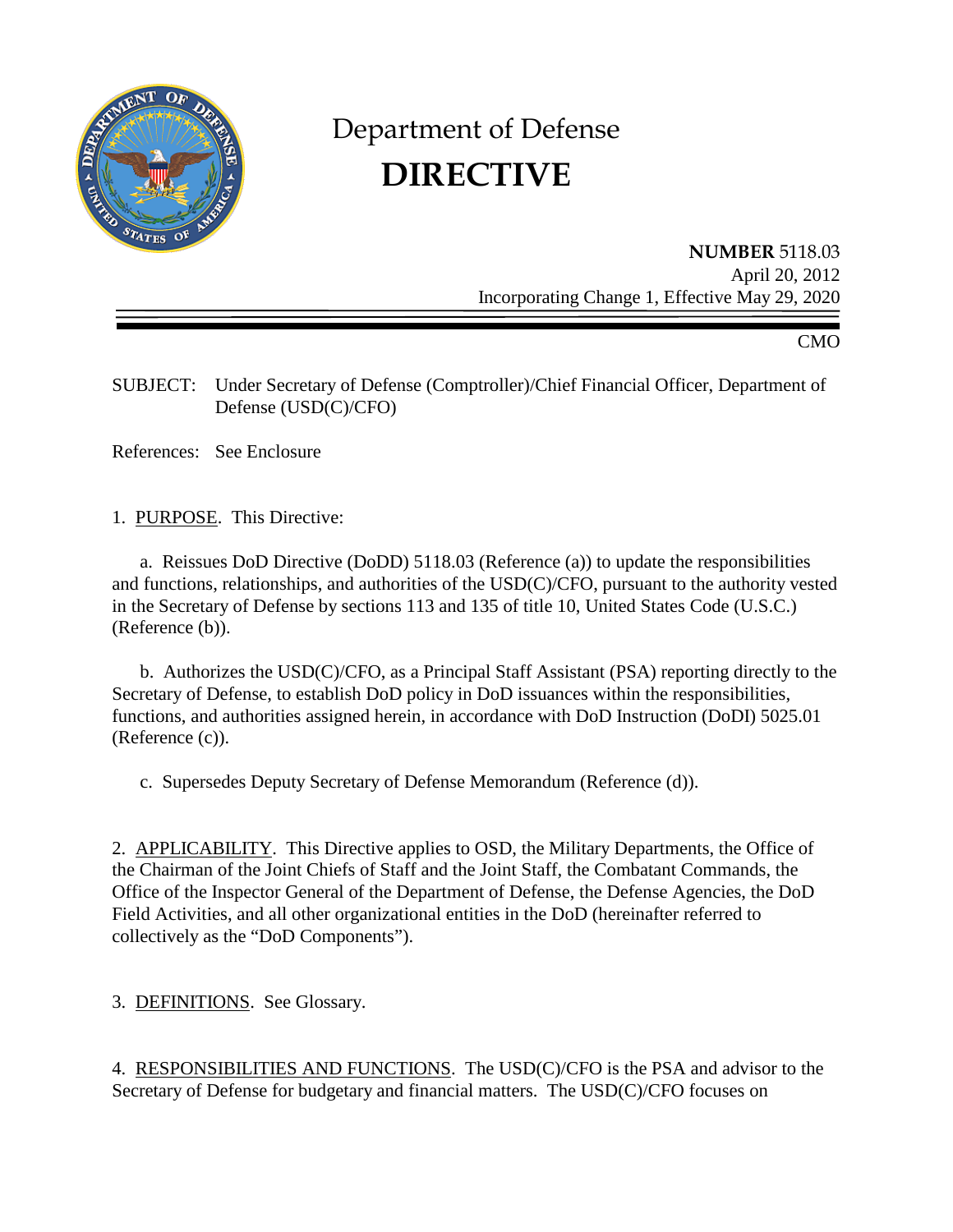budgetary formulation and execution; financial management and oversight; improvement of the DoD financial management workforce; improvement and integration of performance and financial information and achievement of audit readiness; financial systems; accounting policy; contract audit administration; and financial management improvement programs. The USD(C)/CFO is the chief financial management advisor to the Secretary of Defense and shall manage all functions and responsibilities as assigned in section 902 of title 31, U.S.C. (Reference (e)). In this capacity, the USD(C)/CFO shall:

a. Administer and provide analysis and recommendations for the budgeting and execution phases of the planning, programming, budgeting, and execution (PPBE) process of the DoD, utilizing advice from the Director, Cost Assessment and Program Evaluation (DCAPE) and the Chief Management Officer (CMO). Provide analyses, advice, and recommendations to the Under Secretary of Defense for Policy and the DCAPE on matters relating to the planning and programming phases of the PPBE process.

b. Direct the formulation and presentation of DoD budgets, the interactions with the Office of Management and Budget (OMB) and Congress on budgetary and fiscal matters, and the execution and control of approved budgets. Maintain effective control and accountability over the use of all financial resources of the DoD. In coordination with the CMO, conduct analyses aimed at increasing the efficiency of defense spending.

c. Provide guidance and oversight with regard to the recruiting, retention, training, and professional development of the DoD financial management workforce, to include establishing a Functional Community Management Office headed by a senior executive to be responsible for this function.

d. Direct improvements to the financial information available to the DoD and establish policies that lead to unqualified audit opinions on the financial information most used by management, coordinating, as appropriate, with the CMO. Co-chair, with the DCMO, the Financial Improvement and Audit Readiness (FIAR) Governance Board and oversee reporting to Congress on FIAR issues.

e. In coordination with the CMO, provide for the design, development, and installation of financial systems and for management improvement programs throughout the DoD, especially those related to financial management. The USD(C)/CFO shall:

(1) Advise and assist the Secretary of Defense on implementation of section 1115 of Reference (e).

(2) Establish and maintain the Managers' Internal Control Program for DoD, in accordance with OMB Circular No. A-123 and DoDI 5010.40 (References (f) and (g)), to control waste, fraud, loss, mismanagement, and inefficiency for internal control over nonfinancial operations, financial reporting, and financial systems. Establish and chair a Senior Assessment Team for reporting internal controls over financial reporting.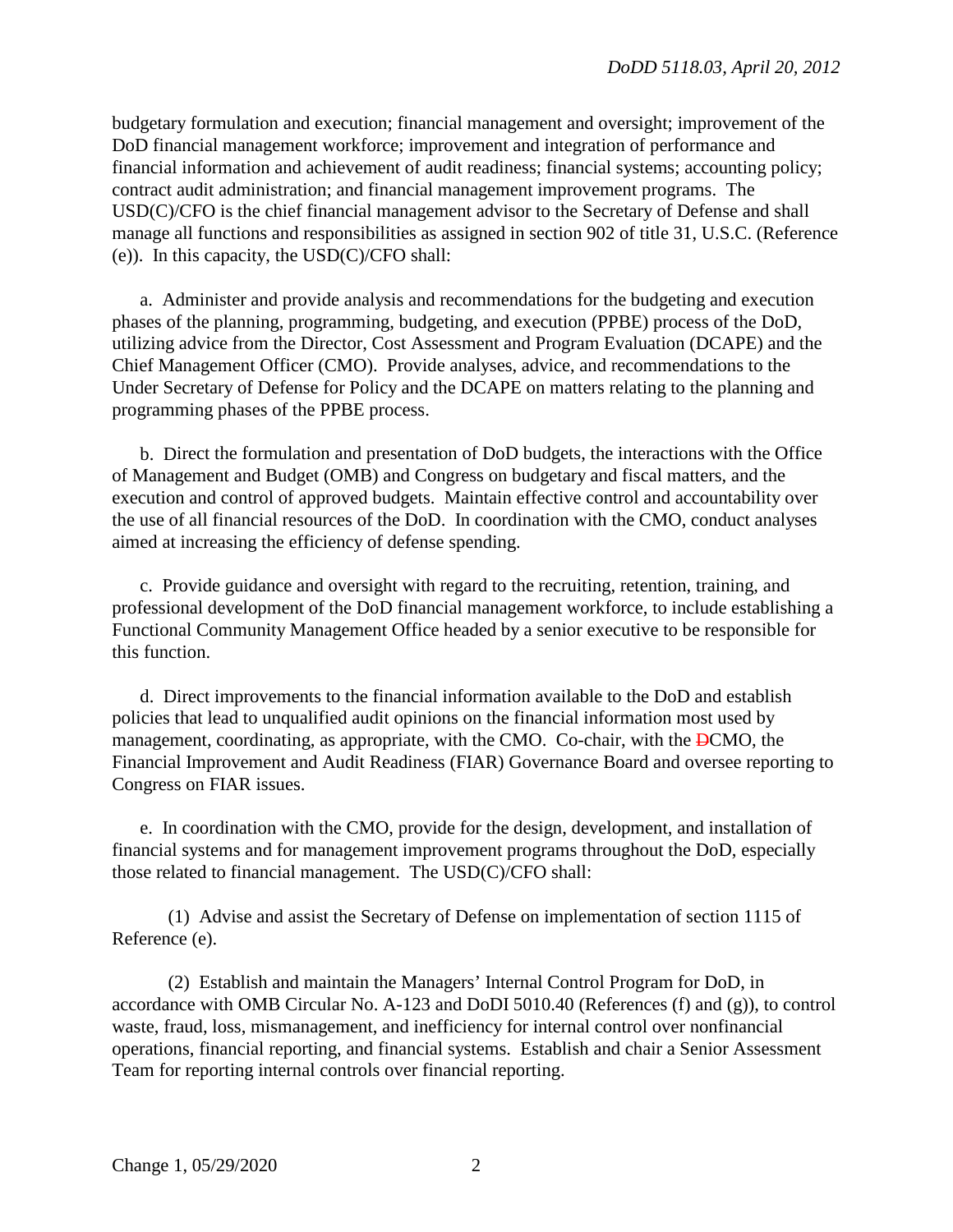(3) Promote accuracy and reliability in accounting and operating data.

(4) Develop, disseminate, and monitor execution of quarterly, annual, and long-term performance goals, including measures and milestones, for DoD contract audit administration and financial management improvement. Ensure annual and long-term goals are identified in the Annual Performance Plan and the DoD Strategic Plan (Quadrennial Defense Review Report). Maintain a metrics program that links DoD strategy to results, with a focus on improvements in the performance of financial management.

f. Establish and supervise the execution of uniform DoD policies, principles, and procedures, including terminologies and classifications, as necessary, for the following:

(1) Budget formulation, presentation, and execution; financial management programs and systems; financial improvement and audit readiness, accounting and disbursing systems, including those for nonappropriated funds; accounting policy applicable to nonappropriated fund retirement plans; cash and credit management; debt collection; financial progress and statistical reporting; duties involving enforcement of sections 1341, 1342, and 1517 of Reference (e) (also known and hereinafter referred to as "The Antideficiency Act"), in accordance with OMB Circular No. A-11 and Volume 14 of DoD 7000.14-R (References (h) and (i)); and technical, organizational, and administrative matters related to contract audit.

(2) Relationships with financial institutions, including those operating on DoD installations in the United States and overseas.

(3) International financial matters, including the adequacy of international financial agreements.

(4) Prices for transactions involving the provision of goods and services by DoD Components, including sales to foreign governments.

(5) Access to DoD budgetary material and other records by the U.S. Government Accountability Office.

g. Serve as the CFO of the DoD and, in that capacity, shall:

(1) Oversee all financial management activities for the programs and operation of the DoD.

(2) Oversee development and maintenance of integrated DoD accounting and financial management systems, including financial reporting and management controls, which comply with Reference (e).

(3) Direct, manage, and provide policy guidance and oversight of DoD financial management personnel, activities, and operations, to include implementation of DoD asset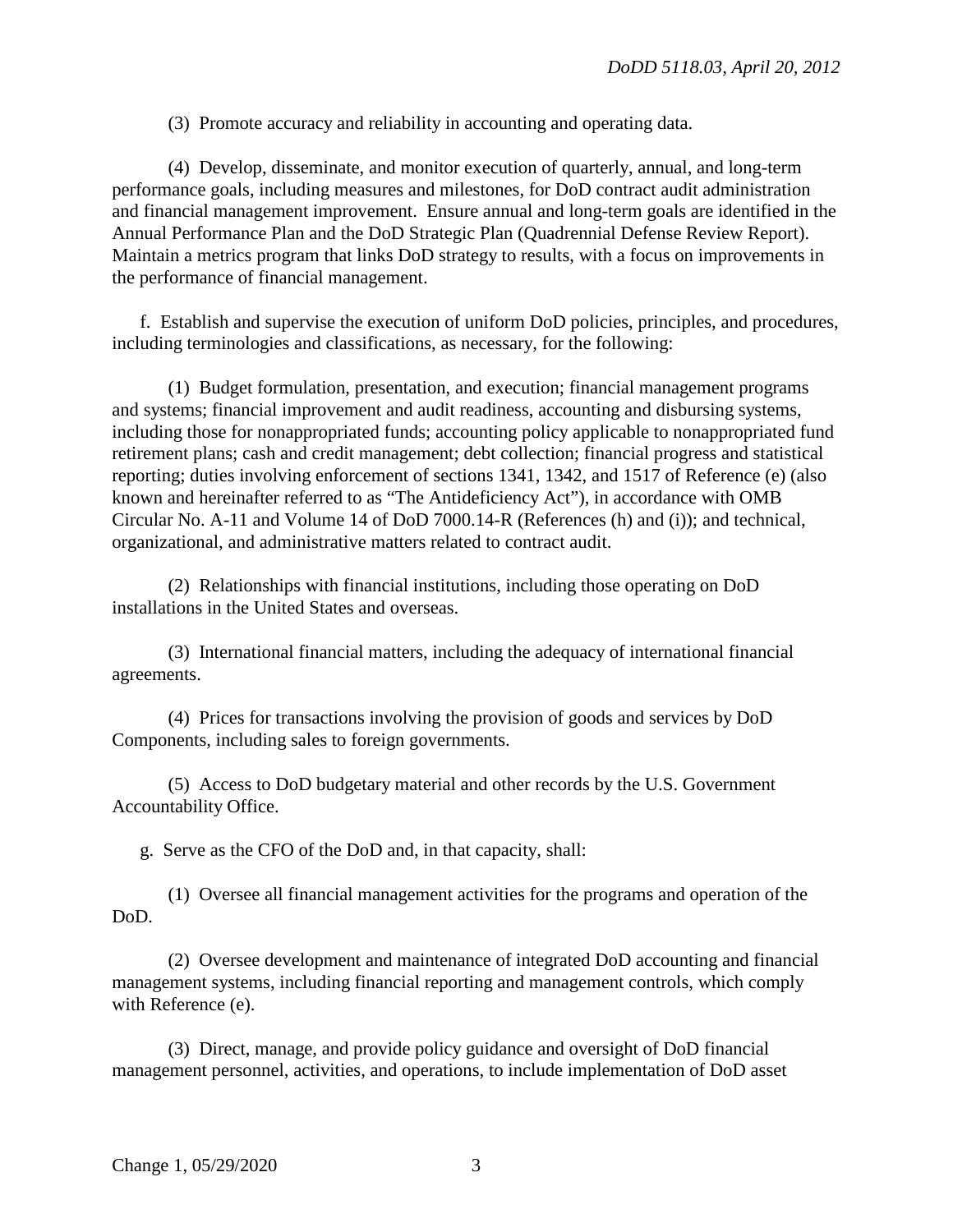management systems, including systems for cash management, credit management, debt collection, and property and inventory management control.

(4) Monitor the financial execution of the DoD budget for actual obligations, expenditures, and costs incurred. Monitor, in consultation with the Office of the Director of National Intelligence (ODNI), the execution of the DoD portion of the National Intelligence Program (NIP). In coordination with the CMO, prepare and submit to the Secretary of Defense and the Director of National Intelligence (DNI), as appropriate, timely performance reports, including the DoD Agency Financial Report, as required by OMB Circular No. A-136 (Reference  $(i)$ ).

(5) Review, at least on a biennial basis, the fees, royalties, rents, and other charges imposed by the DoD for services and things of value it provides and make recommendations on revising those charges to reflect costs incurred by it in providing those services and things of value.

h. Advise and assist the Secretary of Defense on administration and organization of the contract audit function within the DoD.

i. Advise and assist the Secretary of Defense on administration and organization of the finance and accounting functions in the DoD.

j. Advise and assist the Secretary of Defense on improving event-specific financial reporting (such as cost of war reports) to enhance its credibility, transparency, and timeliness.

k. Serve as the chair of the Defense Working Capital Fund (DWCF) Corporate Board, which collaboratively develops, reviews, and recommends DWCF policies and procedures.

l. Review, evaluate, and manage financial systems in support of DoD information management and life-cycle programs, including the development, improvement, and maintenance of data standards. Establish policies and procedures to ensure that accounting, financial, and asset management systems and other related DoD information solutions are designed, developed, maintained, and used, pursuant to section 11316 of title 40, U.S.C. (Reference (k)), and in accordance with DoDD 8000.01 (Reference (l)).

m. Serve as the PSA for the development, integration, implementation, and maintenance of financial strategic plans, reengineering of financial practices, business information systems architectures related to financial management, and related strategies. Review, approve, and provide oversight of the planning, design, acquisition, deployment, operation, maintenance, and modernization of financial defense business systems, pursuant to section 2222 of Reference (b). Ensure preparation and validation of economic analyses in support of financial systems.

n. Assess financial management performance within the DoD and the responsiveness of budgetary, fiscal, and management improvement products and services to the requirements of the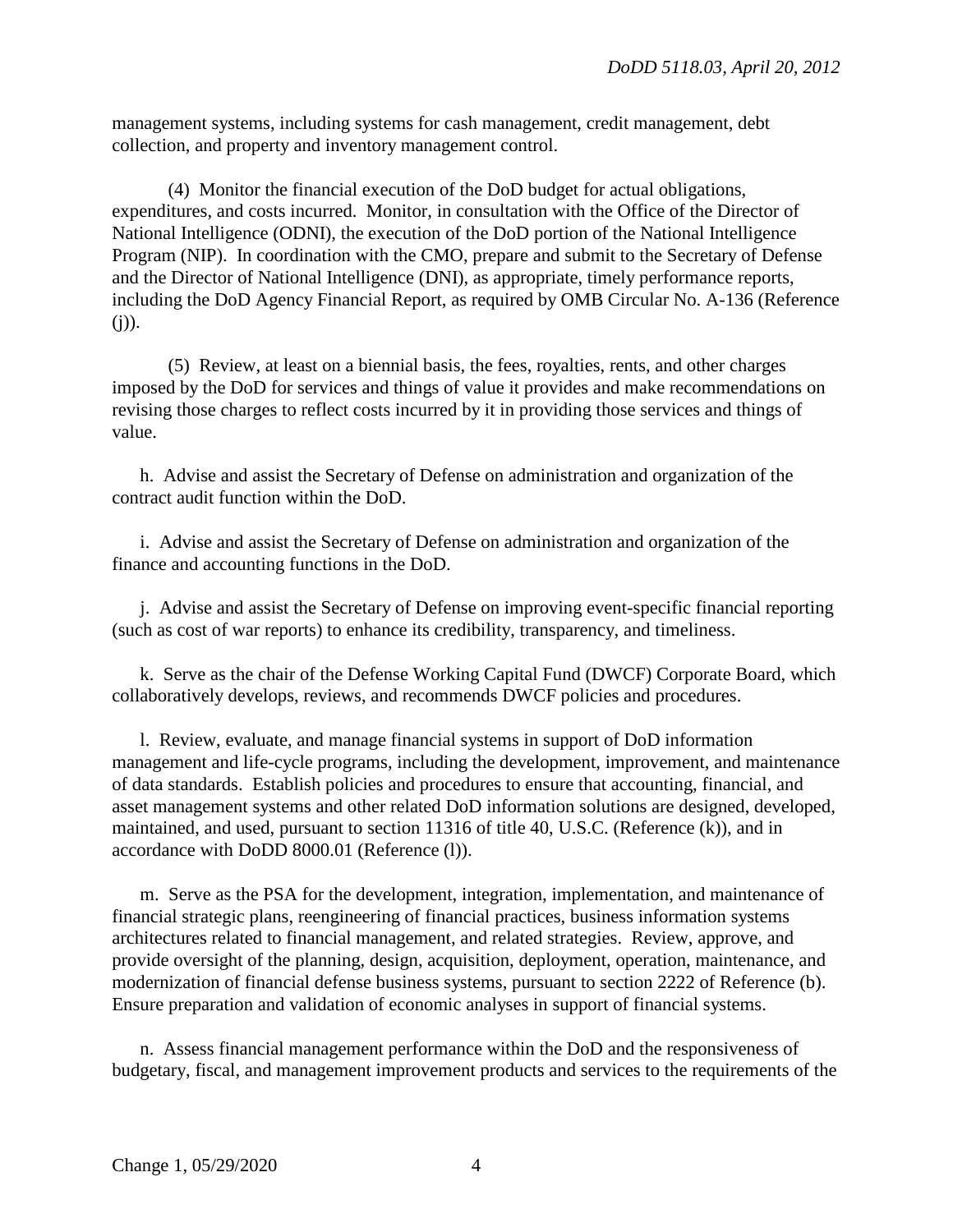DoD Components, in coordination with the Chairman of the Joint Chiefs of Staff, when appropriate, and advise the Secretary of Defense accordingly.

o. Ensure that budgetary, fiscal, and general management improvement policies and programs are designed and managed to improve performance standards, economy, and efficiency, and that all Defense Agencies and DoD Field Activities, under the authority, direction, and control of the USD(C)/CFO, are attentive to the requirements of their organizational customers, both internal and external to the DoD.

p. Review assigned functions and responsibilities periodically to ensure that DoD Executive Agent responsibilities resident under the cognizance of the USD(C)/CFO are in conformance with DoDD 5101.1 (Reference (m)).

q. Perform such other duties as the Secretary or Deputy Secretary of Defense may prescribe.

#### 5. RELATIONSHIPS

a. In the performance of assigned responsibilities and functions, the USD(C)/CFO shall:

(1) Report directly to the Secretary of Defense.

(2) Exercise authority, direction, and control over:

(a) The Director, Defense Finance and Accounting Service (DFAS), in accordance with DoDD 5118.5 (Reference (n)).

(b) The Director, Defense Contract Audit Agency, in accordance with DoDD 5105.36 (Reference (o)).

(c) The Director, Defense Resource Management Institute (DRMI), in accordance with DoDI 5010.35 (Reference (p)).

(d) Such other subordinate officials as assigned.

(3) Coordinate and exchange information with other OSD officials, the Heads of the DoD Components, and Federal agencies having collateral or related responsibilities and functions.

(4) Use existing systems, facilities, and services of the DoD or other Federal agencies, when possible, to avoid duplication and to achieve maximum efficiency and economy.

(5) Maintain liaison with congressional budget oversight committees on DoD budgetary and fiscal matters.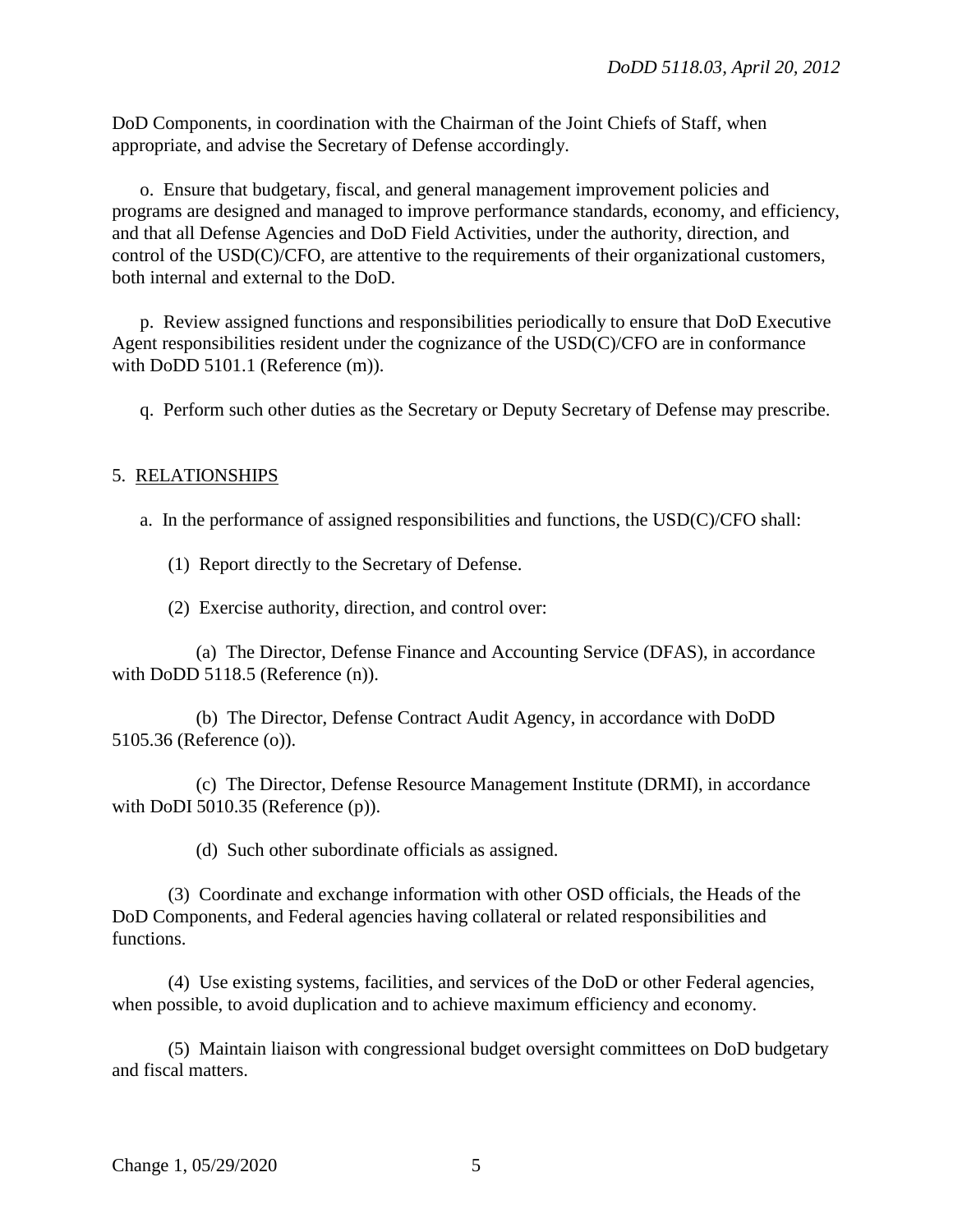(a) Serve as the principal DoD liaison with the Senate Appropriations Committee, House Appropriations Committee (including the Surveys and Investigations Staff), and the Congressional Budget Office.

(b) Maintain liaison with, and be the DoD's focal point for, all budget and management relations with the OMB.

(6) Be consulted as to professional qualifications of Defense Agency and DoD Field Activity Comptrollers (or equivalents) before their selection to such positions.

b. The other OSD PSAs and the Heads of the DoD Components shall coordinate with the USD(C)/CFO on all matters under their purview related to the authorities, responsibilities, and functions assigned in this Directive.

6. AUTHORITIES. Pursuant to the authority vested in the Secretary of Defense, and subject to his or her authority, direction, and control, and in accordance with DoD policies and issuances, the USD(C)/CFO is hereby delegated authority to exercise, within assigned responsibilities and functional areas, all authority of the Secretary of Defense derived from statute, Executive order, or interagency agreement, except where specifically limited by statute or Executive order to the Secretary of Defense, and is hereby delegated authority to:

a. Establish, in DoDIs and one-time Directive-Type Memorandums (DTMs), DoD policy within the authorities and responsibilities assigned herein, including authority to identify collateral responsibilities of other OSD PSAs and the Heads of the DoD Components. This authority shall not be redelegated. Such issuances shall be fully coordinated in accordance with Reference (c). Further, in areas of assigned responsibilities and functions, the USD(C)/CFO has authority to approve and sign other DoDIs, DoD Manuals, and one-time DTMs, in accordance with Reference (c), that implement policy approved by the Secretary or Deputy Secretary of Defense. Instructions to the Military Departments shall be issued through the Secretaries of those Departments or their designees. Instructions to the Combatant Commands normally shall be communicated through the Chairman of the Joint Chiefs of Staff.

b. Establish policy for, and oversee the operations of, the DRMI. The DRMI shall continue as a joint entity of the DoD, operating under the overall supervision of the USD(C)/CFO. The designation of the Secretary of the Navy as the DoD Executive Agent for the DRMI, with the powers and duties originally established in Reference (m), shall remain in effect until revoked or superseded by the Secretary of Defense.

c. Obtain reports and information in accordance with DoDI 8910.01 (Reference (q)), as necessary, to carry out assigned responsibilities and functions.

d. Communicate directly with the Heads of the DoD Components, as necessary, to carry out assigned responsibilities and functions, including the transmission of requests for advice and assistance. Communications to the Military Departments shall be transmitted through the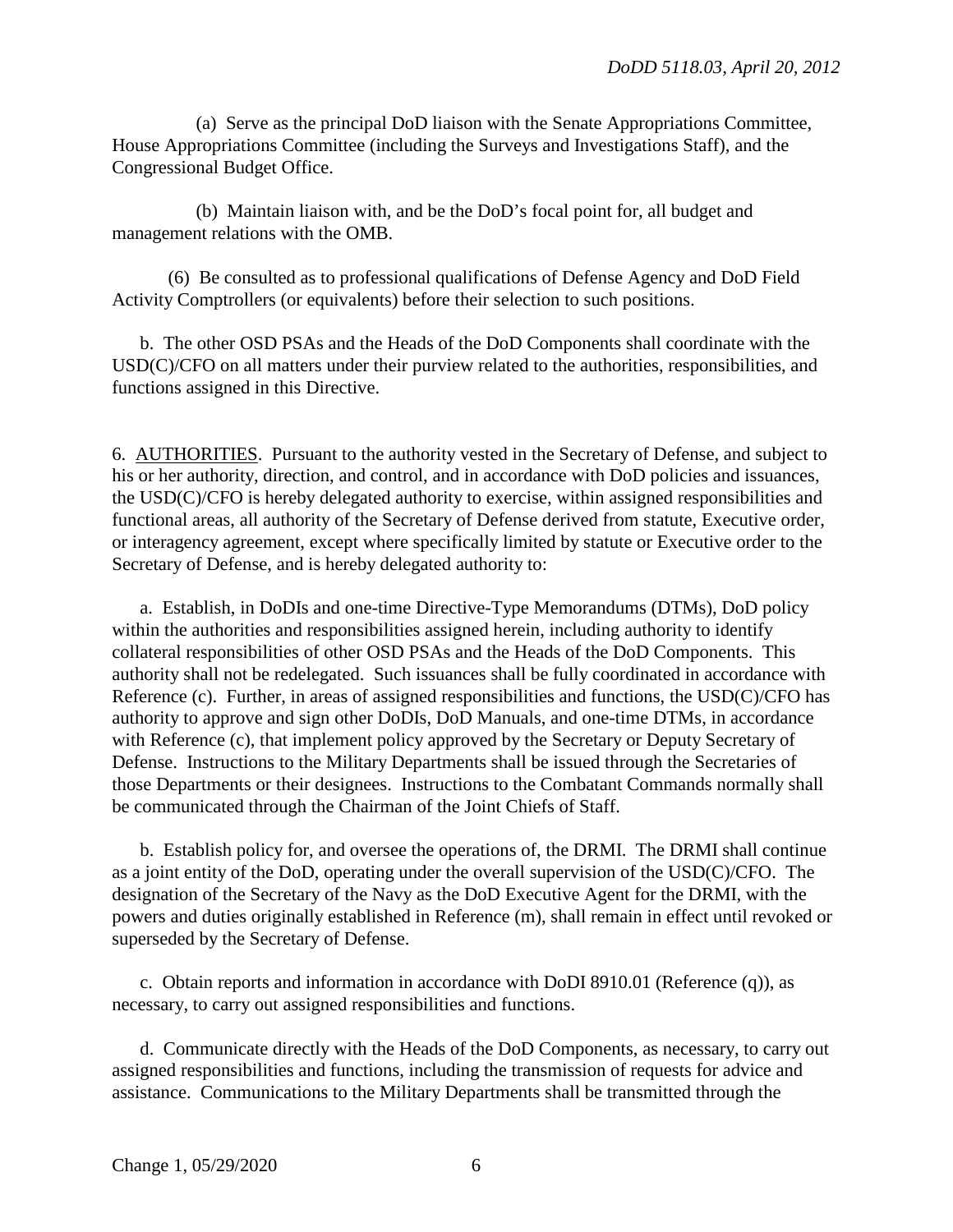Secretaries of the Military Departments, their designees, or as otherwise provided in law or directed by the Secretary of Defense in other DoD issuances. Communications to the Commanders of the Combatant Commands normally shall be transmitted through the Chairman of the Joint Chiefs of Staff.

e. Establish arrangements for DoD participation in non-DoD governmental programs for which the USD(C)/CFO is assigned primary DoD cognizance.

f. Communicate with other Government officials, representatives of the Legislative Branch, and members of the public, as appropriate, in carrying out assigned responsibilities and functions. Communications with representatives of the Legislative Branch shall be coordinated with the Assistant Secretary of Defense for Legislative Affairs, as appropriate, and be consistent with the DoD Legislative Program.

g. Approve or withhold authority to obligate and expend funds authorized and appropriated by Congress for the execution of DoD programs.

h. Approve requests to hold cash at personal risk for authorized purposes, including imprest funds, and to redelegate such authority as appropriate in the administration and control of DoD funds, in accordance with provisions of the Treasury Financial Manual (TFM) (Reference (r)) and pursuant to the authority of sections 3321 and 3342 of Reference (e).

i. Establish policy and assign responsibilities for the administration and management of certifying officer and DoD accountable official functions within the DoD and its Components, pursuant to the authority of section 2773a of Reference (b) and sections 3325, 3527, 3528, and 3529 of Reference (e), to include the establishment of pecuniary liability of DoD accountable officials and the approval of relief of certifying officers from pecuniary liability.

j. Implement the relevant portions of the TFM within the DoD and grant waivers when delegated by the Secretary of the Treasury to the heads of Executive departments and agencies.

k. Approve the establishment of accounts for funds provided to the DoD, coordinating with the ODNI and other DoD Components, as appropriate, and issue regulations for the administration of accounts established, pursuant to statutory authority.

l. Exercise the authority of the Secretary of Defense to establish reimbursement rates and prices for DoD goods and services and to approve requests for waivers or reductions of such rates and prices that, by statute, may be exercised by the Secretary of Defense.

m. Make determinations to effect transfers under transfer authorities enacted in other statutes and DoD and military construction appropriations and authorization acts and make any reports or furnish notifications to the Congress or its Committees that may be required in connection with the exercise of such transfers. This authority may not be redelegated. The transfer of NIP funds to, from, and among DoD accounts, subject to the authorities of the DNI, will be coordinated with the DNI.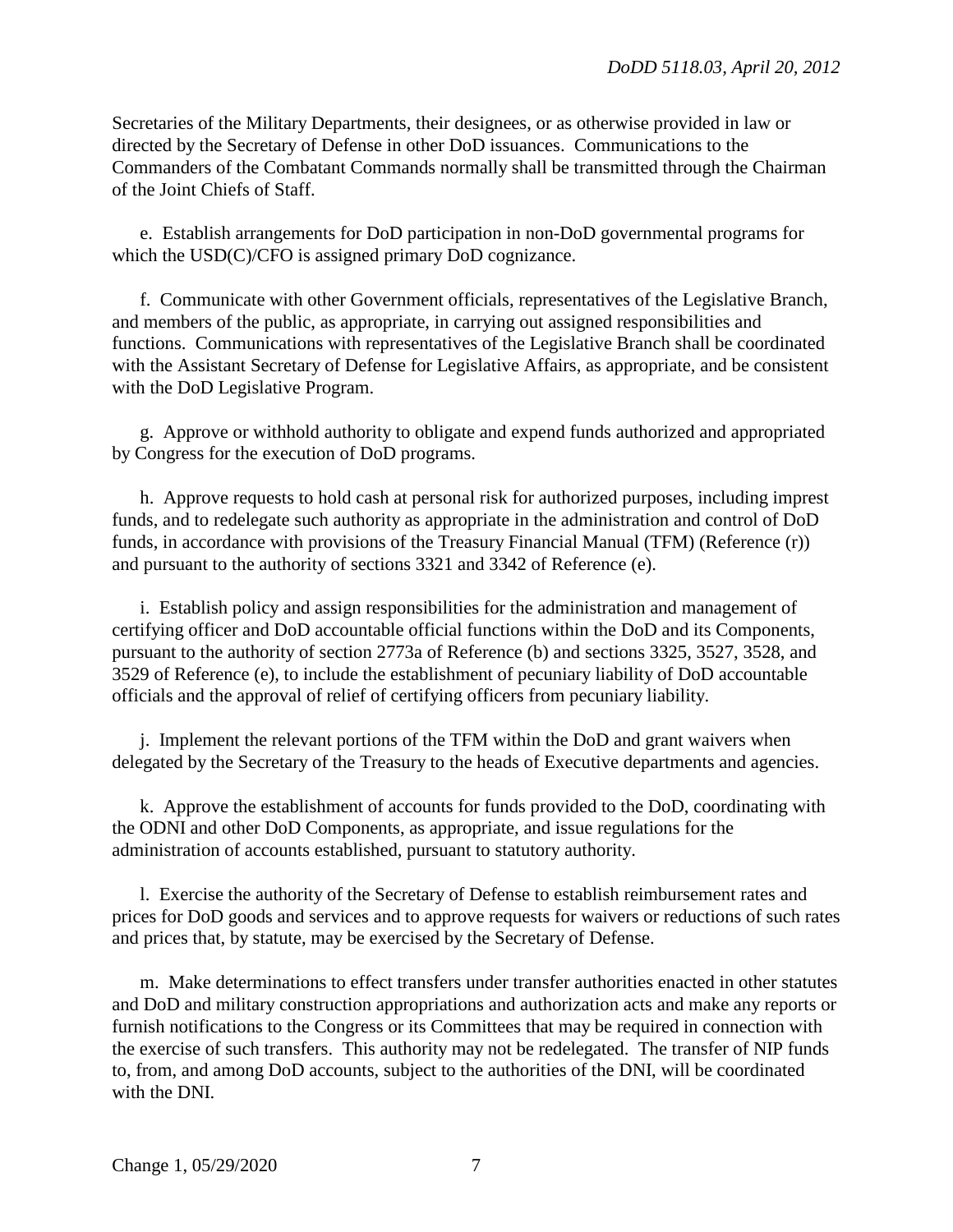n. Authorize transfers of funds available for the Defense Commissary Agency to a nonappropriated fund instrumentality (NAFI) to offset losses if a NAFI incurs a loss in operating a combined exchange and commissary store at a military installation as a result of the requirement to make adjustments to, and surcharges on, the sales price of grocery food items sold, pursuant to section 2488(e) of Reference (b).

o. Approve all requests for reprogramming of funds, except as limited by section 403-1 of title 50, U.S.C. (also known as section 102A of "The National Security Act of 1947") (Reference (s)), as amended, and make any reports or furnish notifications to the Congress or its Committees that may be required in connection with such reprogrammings. This authority may not be redelegated.

p. Transmit reports of Antideficiency Act violations, as required by sections 1351 and 1517(b) of Reference (e), Reference (h), and Reference (i), to the OMB, the President, and the Congress. This authority may not be redelegated. Coordinate on Antideficiency Act violation reports involving NIP funds before ODNI transmits the reports to the OMB, the President, and the Congress.

q. Approve obligation adjustments, and supervise and exercise all necessary authorities in connection with the closing of accounts, pursuant to the provisions of subchapter IV of chapter 15 of Reference (e) and the transition provisions pertaining to the DoD that are related to such provisions.

r. Provide for the administration, receipt of payments and contributions, deposits to and payments from special funds and accounts, and submission of reports on the status of such funds and accounts to the Congress under the terms and conditions that are contained in the provisions of Reference (b) and annual appropriations and authorization acts. Such funds include, but are not limited to, the DoD Overseas Military Facility Investment Recovery Account, the Base Realignment and Closure Accounts, the Defense Cooperation Account, the National Defense Sealift Fund, and the Voluntary Separation Incentive Fund.

s. Provide fiscal oversight for defense and military intelligence activities in support of the Secretary of Defense's execution of responsibilities, in accordance with Part 1, 1.10(k) of Executive Order 12333 (Reference (t)).

t. Accept gifts offered to the DoD, pursuant to sections 2601 or 2608 of Reference (b), or other statutory authority.

u. Notify the Congressional Defense committees, pursuant to section  $127(c)(1)$  of Reference (b), of proposed obligations or expenditures of emergency and extraordinary expenses funds.

v. In matters pertaining to the operations and functions of the DFAS: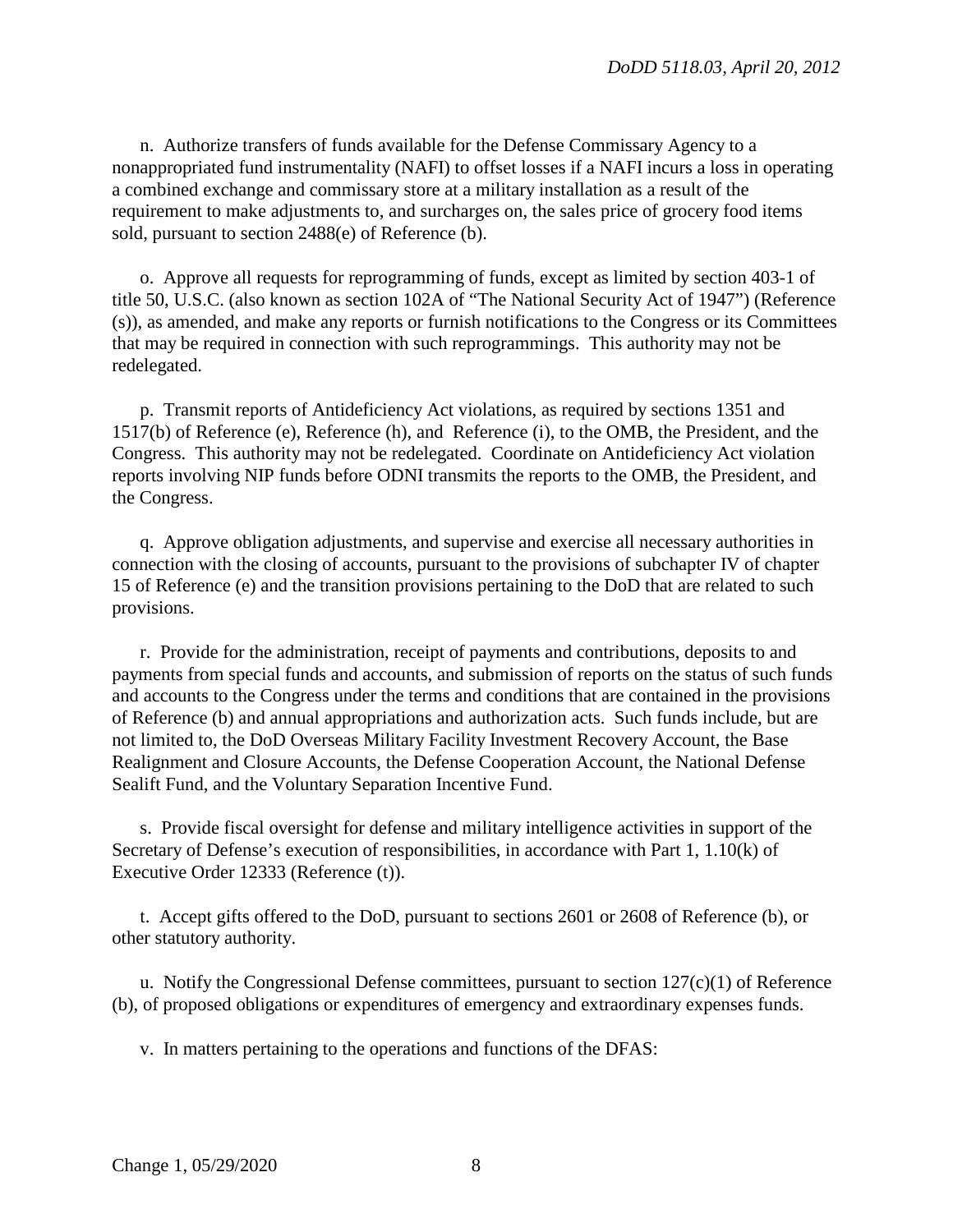(1) Waive a claim, pursuant to subsection  $5584(a)(2)$  of title 5, U.S.C. (Reference (u)); subsection 2774(a)(2) of Reference (b); and subsection 716(a)(2) of title 32, U.S.C. (Reference (v)); and make recommendations to the General Counsel of the Department of Defense (GC, DoD) on the waiver of claims under subsections (a)(1) of these provisions, in accordance with DoDD 1340.22 (Reference (w)).

(2) Remit or cancel a member's indebtedness, pursuant to sections 4837, 6161, and 9837 of Reference (b).

(3) Collect, compromise, suspend, or end collection action on claims arising out of the activities of, or referred to, the DFAS, pursuant to section 3711 of Reference (e).

(4) Request payment and certification decisions from the GC, DoD, pursuant to section 3529 of Reference (e).

(5) Issue regulations establishing conditions under which reimbursements for financial institution charges resulting from late or incorrect direct deposits shall be made, pursuant to sections 1053 and 1594 of Reference (b).

(6) Designate a person to receive amounts due a member determined to be mentally incapable of managing the member's affairs, pursuant to section 602 of title 37, U.S.C. (Reference (x)).

(7) Make findings of good faith on purported marriages, pursuant to section 423 of Reference (x).

(8) Make dependency determinations for pay and allowance and medical care entitlements, pursuant to Reference (w) and chapter 55 of Reference (b).

(9) Make determinations necessary for the administration of missing persons' accounts, except determinations on missing status or death, pursuant to Chapter 10 of Reference (x).

(10) Make determinations necessary for the administration of the annuity plans covered by Chapter 73 of Reference (b).

w. In accordance with Reference (c), reissue, when necessary, chartering DoDDs for those OSD Presidentially Appointed, Senate-confirmed officials, under the authority, direction, and control of the USD(C)/CFO. This authority may not be redelegated. The Director of Administration and Management shall continue to develop and maintain these chartering DoDDs, in accordance with DoDD 5105.53 (Reference (y)).

x. Redelegate these authorities, as appropriate, and in writing, except as otherwise specifically indicated in this Directive, or as otherwise provided by law, Executive order, or regulation.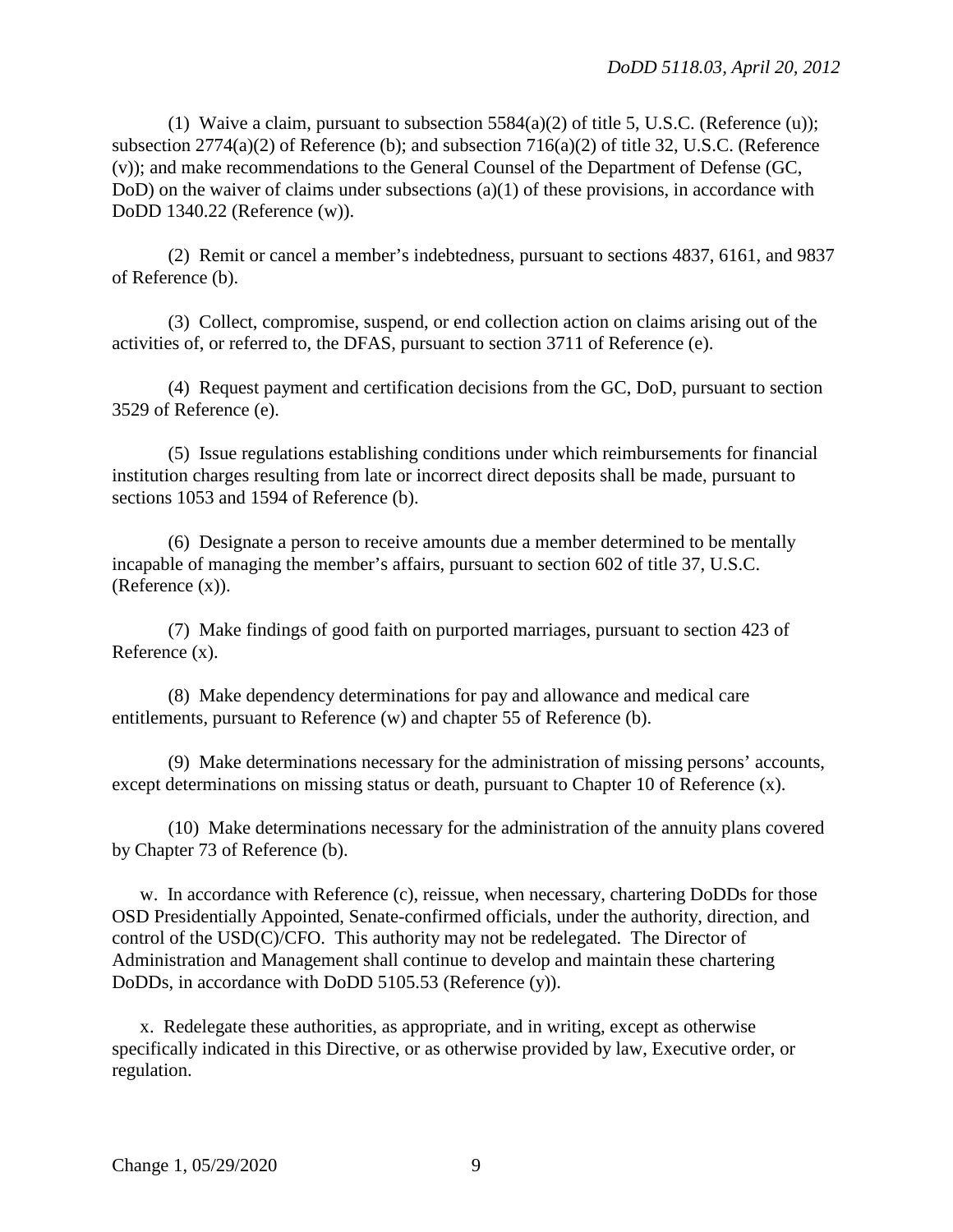7. RELEASABILITY. **Cleared for public release.** This Directive is available on the Directives Division Website at https://www.esd.whs.mil/DD/.

8. SUMMARY OF CHANGE 1. This change updates the office of primary responsibility designation and the Directives Division Website address, updates references, and removes expiration language in accordance with current Chief Management Officer of the Department of Defense direction.

9. EFFECTIVE DATE. This Directive is effective April 20, 2012.

the art.

Ashton B. Carter Deputy Secretary of Defense

Enclosure References **Glossary**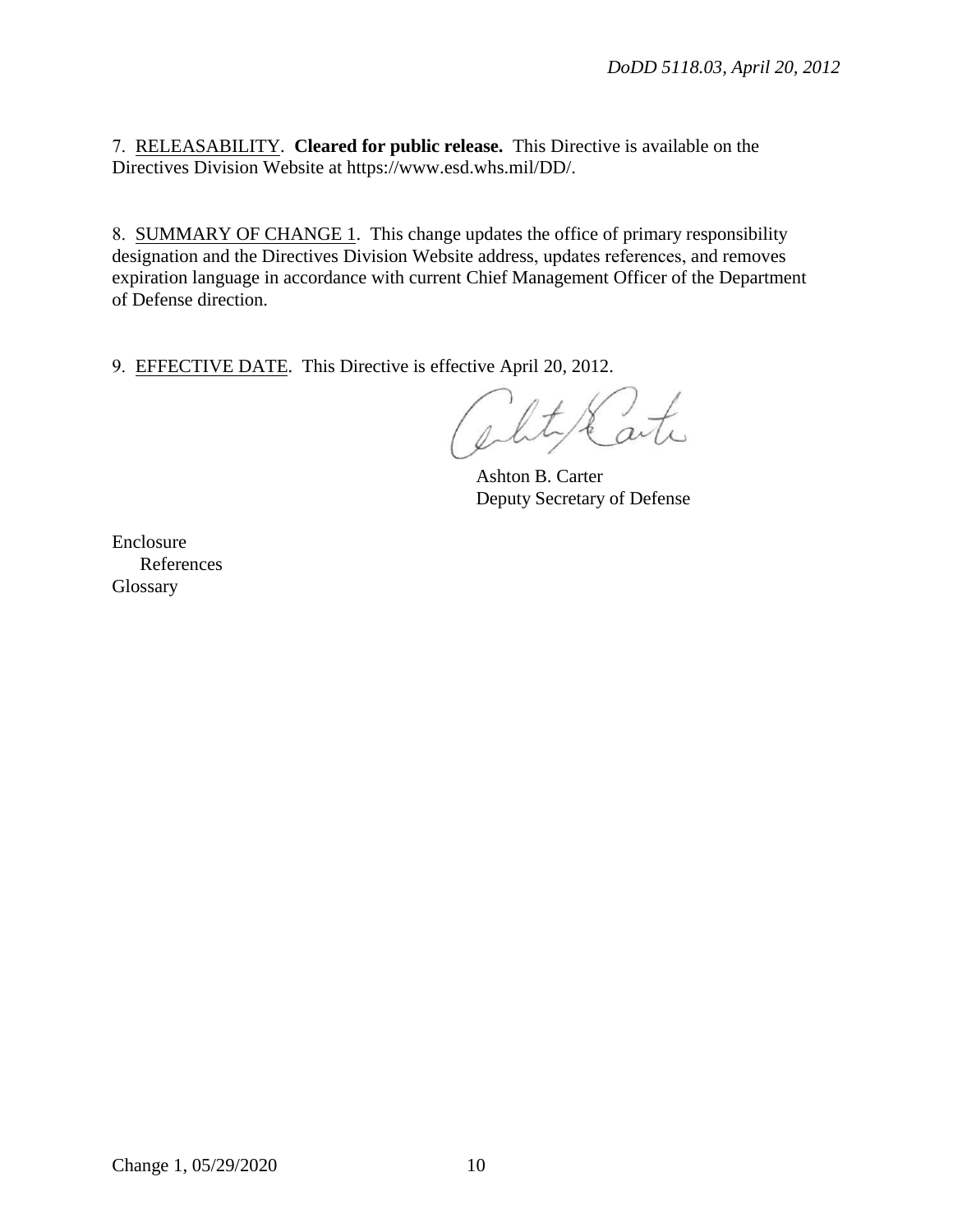### ENCLOSURE

### REFERENCES

- (a) DoD Directive 5118.03, "Under Secretary of Defense (Comptroller) (USD(C))/Chief Financial Officer (CFO), Department of Defense," January 6, 1997 (hereby cancelled)
- (b) Title 10, United States Code
- (c) DoD Instruction 5025.01, "DoD Issuances Program," August 1, 2016, as amended
- (d) Deputy Secretary of Defense Memorandum, "Delegation to Under Secretary of Defense (Comptroller) to Manage and Administer the Departmental Accountable Official and Certifying Officer Functions," September 30, 2009 (hereby cancelled)
- (e) Title 31, United States Code
- (f) Office of Management and Budget Circular No. A-123, "Management's Responsibility for Internal Control," August 5, 2005
- (g) DoD Instruction 5010.40, "Managers' Internal Control Program Procedures," May 30, 2013
- (h) Office of Management and Budget Circular No. A-11, "Preparation, Submission, and Execution of the Budget," current edition
- (i) DoD 7000.14-R, "DoD Financial Management Regulation," current edition
- (j) Office of Management and Budget Circular No. A-136, "Financial Reporting Requirements," September 29, 2010
- (k) Section 11316 of title 40, United States Code
- (l) DoD Directive 8000.01, "Management of The Department of Defense Information Enterprise (DoD IE)," March 17, 2016, as amended
- (m) DoD Directive 5101.1, "DoD Executive Agent," September 3, 2002, as amended
- (n) DoD Directive 5118.05, "Defense Finance and Accounting Service (DFAS)," April 20, 2012, as amended
- (o) DoD Directive 5105.36, "Defense Contract Audit Agency (DCAA)," January 4, 2010
- (p) DoD Instruction 5010.35, "Defense Resources Management Institute (DRMI)," August 7, 2019
- (q) DoD Instruction 8910.01, "Information Collection and Reporting," May 19, 2014
- (r) Treasury Financial Manual, current edition<sup>[1](#page-10-0)</sup>
- (s) Section 102A of the National Security Act of 1947, as amended (50 U.S.C. 403-1)
- (t) Executive Order 12333, "United States Intelligence Activities," December 4, 1981 as amended
- (u) Section 5584 of title 5, United States Code
- (v) Section 716 of title 32, United States Code
- (w) DoD Directive 1340.22, "Waiver of Debts Resulting from Erroneous Payments of Pay and Allowances," January 8, 2005
- (x) Chapter 10 and sections 423 and 602 of title 37, United States Code
- (y) DoD Directive 5105.53, "Director of Administration and Management (DA&M)," February 26, 2008

<span id="page-10-0"></span> <sup>1</sup> Available at http://www.fms.treas.gov/tfm/index.html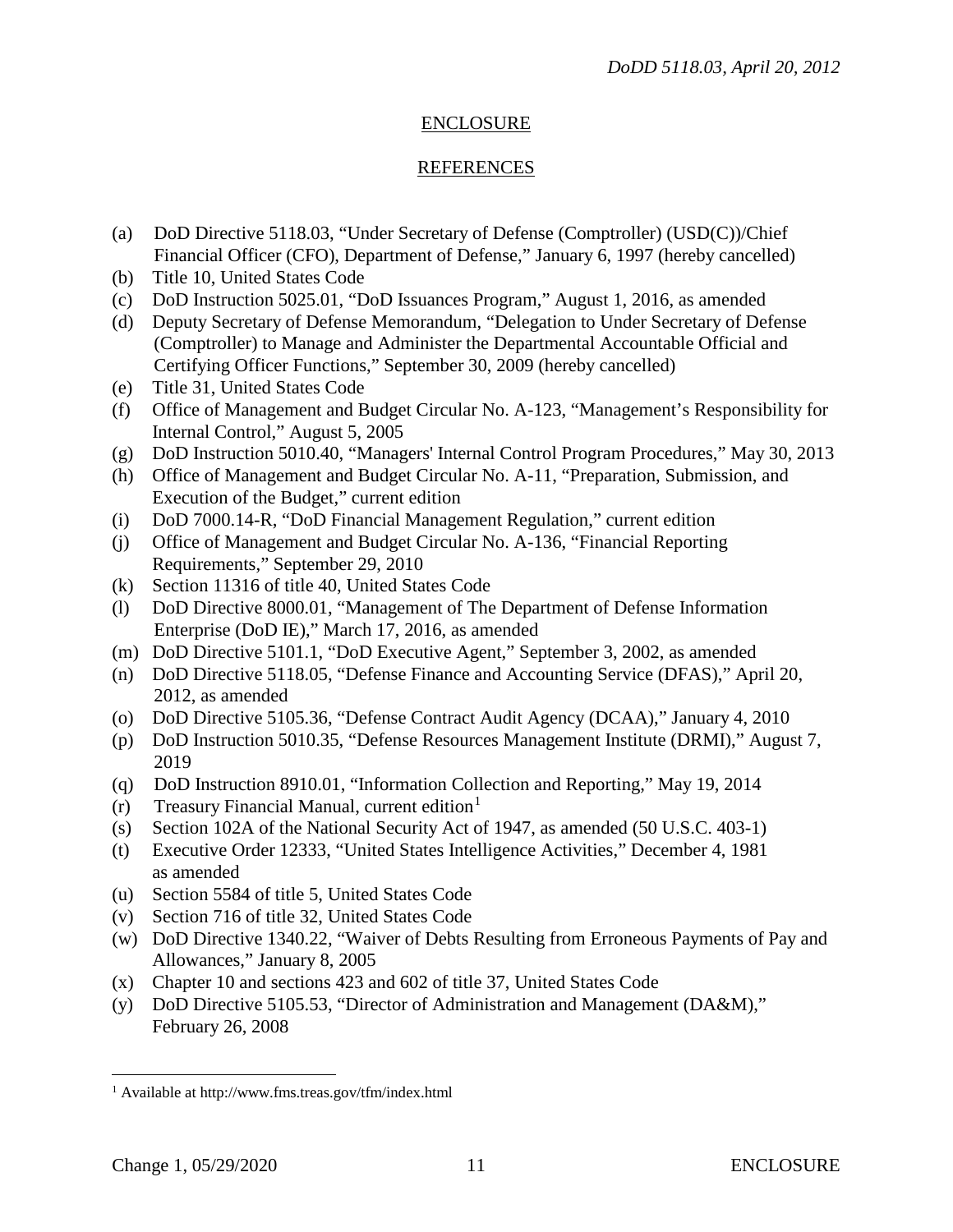(z) Office of the Chairman of the Joint Chiefs of Staff, "DoD Dictionary of Military and Associated Terms," current edition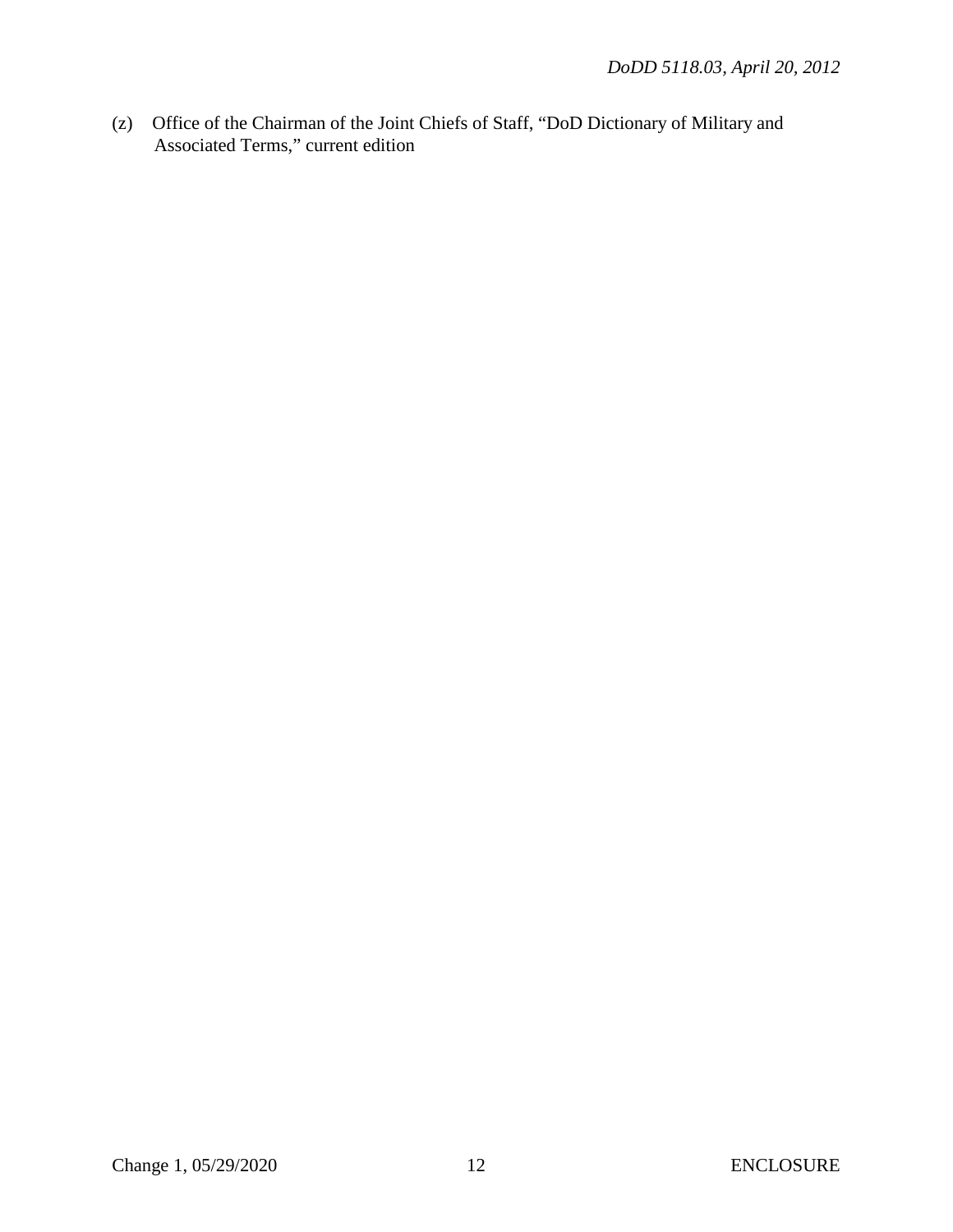# **GLOSSARY**

# PART I. ABBREVIATIONS AND ACRONYMS

| <b>CMO</b>   | <b>Chief Management Officer</b>                                              |
|--------------|------------------------------------------------------------------------------|
| <b>DCAPE</b> | Director, Cost Assessment and Program Evaluation                             |
| <b>DFAS</b>  | Defense Finance and Accounting Service                                       |
| <b>DNI</b>   | Director of National Intelligence                                            |
| <b>DoDD</b>  | DoD directive                                                                |
| DoDI         | DoD instruction                                                              |
| <b>DRMI</b>  | Defense Resource Management Institute                                        |
| <b>DTM</b>   | directive-type memorandum                                                    |
|              |                                                                              |
| <b>FIAR</b>  | Financial Improvement and Audit Readiness                                    |
|              |                                                                              |
| GC, DoD      | General Counsel of the Department of Defense                                 |
|              |                                                                              |
| <b>NAFI</b>  | nonappropriated fund instrumentality                                         |
| <b>NIP</b>   | National Intelligence Program                                                |
|              |                                                                              |
| <b>ODNI</b>  | Office of the Director of National Intelligence                              |
| <b>OMB</b>   | Office of Management and Budget                                              |
|              |                                                                              |
| <b>PPBE</b>  | planning, programming, budgeting, and execution                              |
| <b>PSA</b>   | <b>Principal Staff Assistant</b>                                             |
|              |                                                                              |
| <b>TFM</b>   | <b>Treasury Financial Manual</b>                                             |
| U.S.C.       | <b>United States Code</b>                                                    |
| USD(C)/CFO   | Under Secretary of Defense (Comptroller)/Chief Financial Officer, Department |
|              | of Defense                                                                   |
|              |                                                                              |